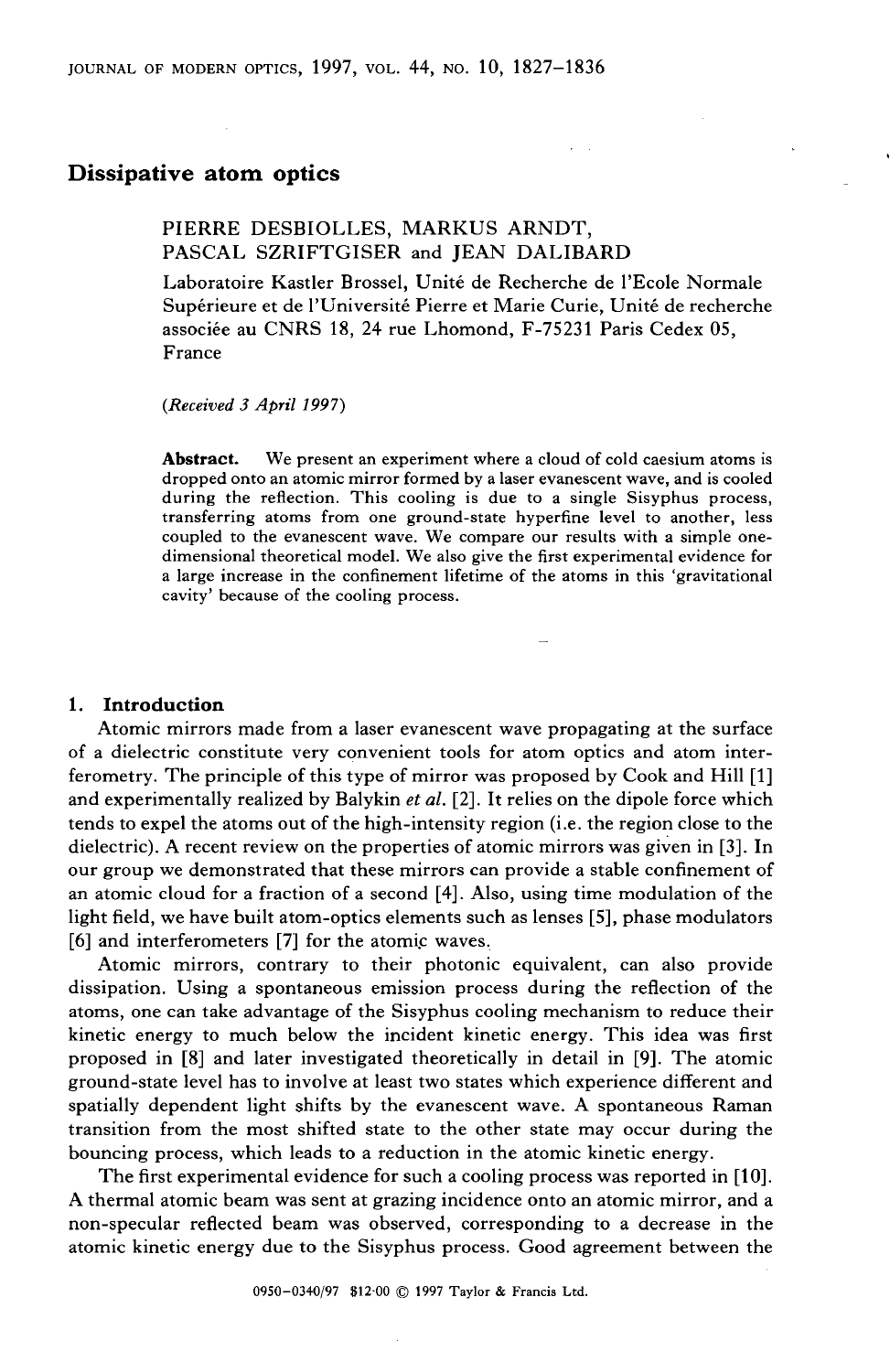experimental results and a simple theoretical model was obtained concerning the average energy loss.

We report here an experiment in which we study the elementary Sisyphus process using laser-cooled atoms dropped at normal incidence ont0 an evanescent wave (see also [11]). The atoms are released from a height of  $3.2 \text{ mm}$  above the mirror and they reach after the bounce an altitude in the range  $0.5-1$  mm. We show also that this reduction in the bouncing height translates into a significant increase in the lifetime of the trapped atoms.

## **2. Principle of the elementary Sisyphus process**

The atomic mirror (figure 1) is formed by an evanescent light field polarized linearly and varying along the vertical direction (perpendicular to the dielectric surface) as

$$
\mathbf{E}(z) = \mathcal{E}_0 \mathbf{e}_x \exp(-\kappa z), \tag{1}
$$

where  $\kappa^{-1}$  is the decay length of the field amplitude and  $\mathcal{E}_0$  the value of the electricfield on the interface. We restrict ourselves here to the analysis of the atomic motion along the *z* direction only.

The interaction between the field and the atom, which we model first as a twolevel g-e system, is characterized by two parameters: the detuning  $\delta = \omega_L - \omega_A$ between the laser frequency  $\omega_L$  and the atomic resonance frequency  $\omega_A$  for the g-e transition, and the Rabi frequency  $\Omega_0 = d\mathcal{E}_0/2\hbar$ , proportional to the atomic dipole moment *d* of the g-e transition. We assume here that the level g is stable, and that the level e has a radiative lifetime  $1/\Gamma$ . For a weak and off-resonance laser excitation  $(\Omega^2 \ll \Gamma^2 + 4\delta^2; \delta \gg \Gamma)$  the dipole potential coincides with the ac Stark shift of the ground state:

$$
U_{g}(z) = \frac{\hbar\Omega_0^2}{4\delta} \exp\left(-2\kappa z\right).
$$
 (2)



Figure 1. Atoms are dropped from a magneto-optical trap (MOT) located  $3.2$  mm above a mirror formed by a laser evanescent wave. They are detected through the absorption of a probe laser beam located in the vicinity of the mirror surface. This mirror surface is curved in order to stabilize the vertical paraxial motion in this gravitational cavity. The probe can detect the atoms whose apex is located higher than  $400 \mu m$  above the mirror surface.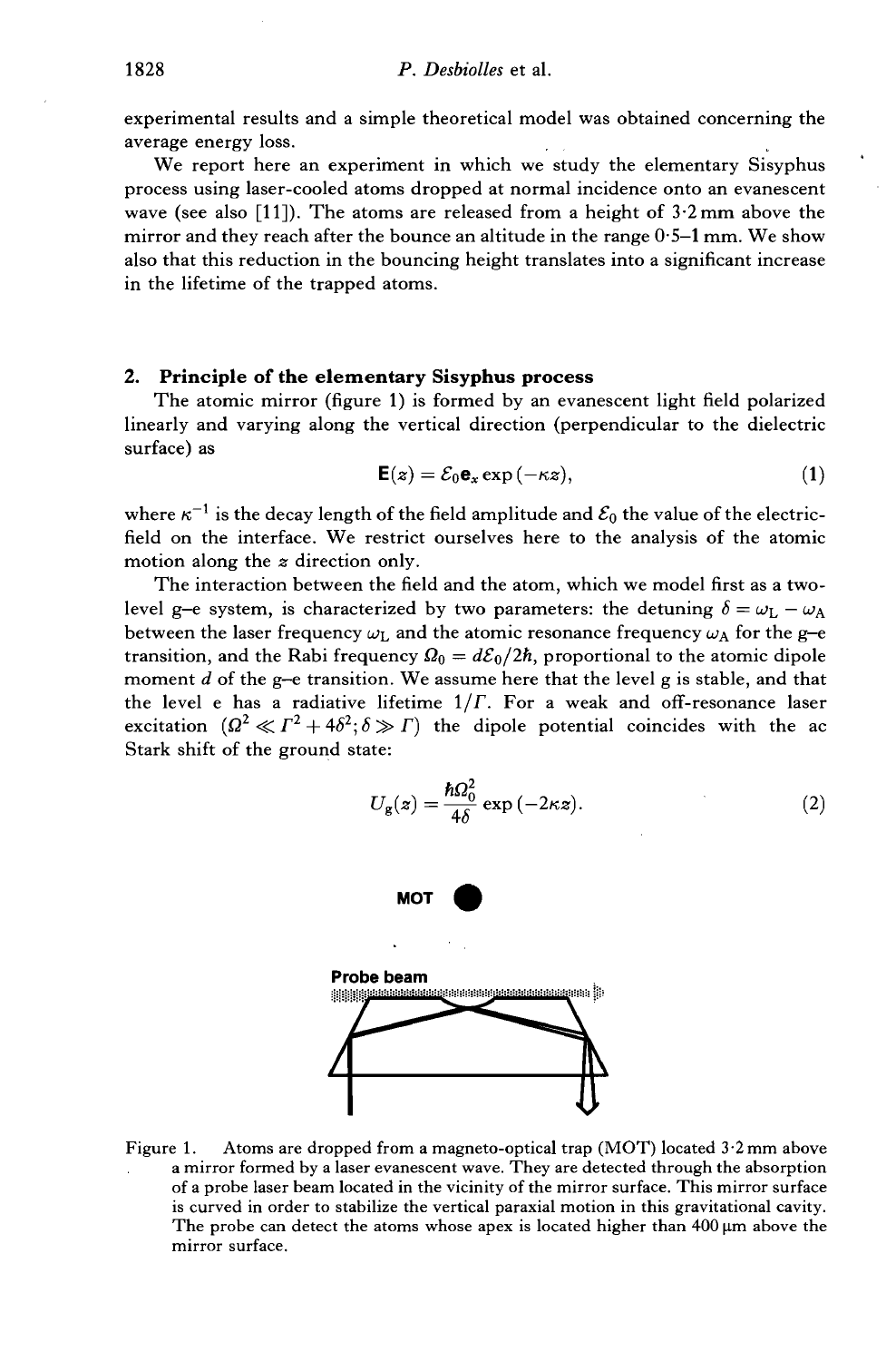The probability for a spontaneous emission process during a time interval dt is<br>
en by<br>  $d n_a = \Gamma \frac{\Omega_0^2}{4\delta^2} \exp(-2\kappa z) dt.$  (3) given by

$$
dn_a = \Gamma \frac{\Omega_0^2}{4\delta^2} \exp\left(-2\kappa z\right) dt. \tag{3}
$$

The average number of scattered photons during a bounce is calculated by integrating equation  $(3)$  along the classical atomic trajectory which results in  $[4,12]$ 

$$
n_{\rm p} = \frac{\Gamma}{\delta} \frac{m v_0}{\hbar \kappa}, \qquad (4)
$$

where  $\Gamma$  is the atomic natural width,  $v_0$  is the velocity at the entrance of the evanescent wave and m is the atomic mass.

We consider now a three-level atom, with an unstable excited state e and two stable ground states. In Our experiment, these two states correspond to the hyperfine ground levels (6s<sub>1/2</sub>,  $F_g = 3$  and  $F_g = 4$ ) of the caesium atom separated by  $\Delta = 2\pi \times 9.193$  GHz. The excited state corresponds to the level 6p<sub>3/2</sub>, whose hyperfine structure can be neglected since it is small compared with the laser detunings chosen in the experiment.

The interaction between the atom and the evanescent wave gives rise to a ential which depends on the ground state (figure 2(*a*)):<br>  $U_3(z) = \frac{\hbar \Omega_0^2}{4\delta} \exp(-2\kappa z),$  (5) potential which depends on the ground state (figure  $2(a)$ ):

$$
U_3(z) = \frac{\hbar \Omega_0^2}{4\delta} \exp(-2\kappa z), \tag{5}
$$

The current line from the evanescent wave gives rise to a  
pends on the ground state (figure 2(*a*)):  

$$
U_3(z) = \frac{\hbar \Omega_0^2}{4\delta} \exp(-2\kappa z),
$$
(5)  

$$
U_4(z) = \frac{\hbar \Omega_0^2}{4(\delta + \Delta)} \exp(-2\kappa z) = \frac{\delta}{\delta + \Delta} U_3(z),
$$
(6)



Figure 2. Sisyphus cooling in the evanescent wave. The laser detuning with respect to the state  $F_g = 3$  differs by  $A/2\pi = 9.2$  GHz from that of  $F_g = 4$ . *(a)* The potential energy difference between the two states depends on the atom position in the evanescent wave. The atoms are initially prepared in  $F_g = 3$ . If a spontaneous Raman transition towards  $F_g = 4$  occurs during the bounce, the atom loses potential energy and emerges from the evanescent wave mirror with a velocity reduced with respect to the incident velocity. (b) Branching ratios for the decay to the ground states.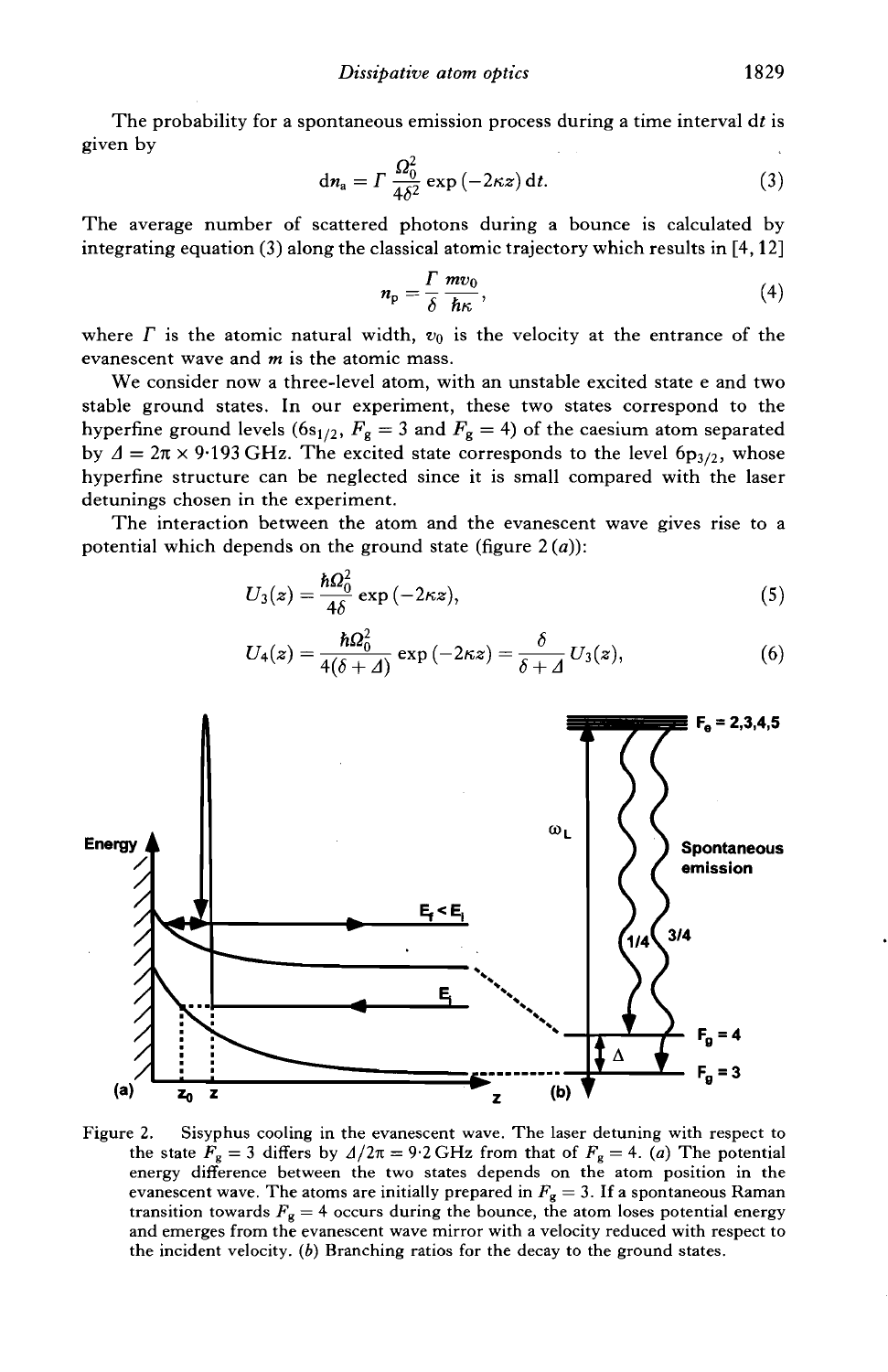where  $\delta = \omega_L - \omega_3$  is the detuning between the laser frequency and the atomic resonance frequency corresponding to the transition  $6s_{1/2}$ ,  $F_g = 3 \leftrightarrow 6p_{3/2}$ . The potential  $U_4(z)$  is proportional to  $U_3(z)$ , but weaker.

Consider an atom in state  $F_g = 3$  with kinetic energy  $E_i = mv_0^2/2$  entering into the wave. It experiences the repulsive potential, so that its kinetic energy decreases, whereas its potential energy increases. If we choose the intensity and the detuning so as to get  $n_p \ll 1$ , the spontaneous emission process, if it occurs, will preferentially take place in the vicinity of the classical turning point  $z_0$ , given by  $E_i = U_3(z_0)$  (see figure 2). The atom may then fall back into either one of the two ground states.

If it ends up in  $F_g = 3$ , it will continue on its way, without being perturbed, if we neglect the atomic recoil during absorption and emission. However, the atom may also fall into  $F_g = 4$ . While the kinetic energy remains constant during this transition, the atom now experiences the potential  $U_4(z)$  which is weaker than  $U_3(z)$ . After the bounce, the atomic kinetic energy  $E_f = mv_f^2/2$  is thus smaller than the initial kinetic energy [8,9].

For an atom in the state  $F_g = 4$ , the probability of spontaneous emission during the reflection is  $n_p\delta/(\delta + \Delta)$  which is small compared with  $n_p$  as long as  $\delta \ll \Delta$ . We shall therefore neglect the probability that an atom in state  $F_g = 4$  returns to state  $F_g = 3$ . The probability of a successful Sisyphus process during the bounce is then given by

$$
n_{\rm s}=c_{3\rightarrow 4}n_{\rm p},\qquad \qquad (7)
$$

where  $c_{3\to 4}$  is the branching ratio for the excited atom to fall into the state  $F_g = 4$ after spontaneous emission (figure  $2(b)$ ). For a linearly polarized laser, neglecting the small corrections due to the presence of the dielectric [13], we find that  $c_{3\to 4} = 0.25$ .

The final energy  $E_f$  of an atom after the Sisyphus process occurring in z is

$$
E_{\rm f}=E_{\rm i}\bigg(1-\frac{A}{\delta+A}\exp\left[-2\kappa(z-z_0)\right]\bigg). \hspace{1.5cm} (8)
$$

The loss of potential energy is maximal when the scattering process occurs at  $z_0$ . The final energy in this case is given by

$$
E_{\rm f}^{\rm min} = E_{\rm i} \frac{\delta}{\delta + \varDelta}.
$$
 (9)

# 3. Experiment

## 3 .l. Experimental set-up

The experimental configuration has been described in detail in [5,6]. About  $10<sup>7</sup>$  atoms are prepared in a MOT, whose centre is located  $3.2$  mm above the mirror. The residual vapour pressure is low (about  $3 \times 10^{-9}$  mbar) so that the collisions of the bouncing atoms with the residual gas are negligible. The MOT lasers are nearly resonant with the  $F_g = 4 \leftrightarrow F_e = 5$  transition and have to be complemented by a repumping laser resonant with the  $F_g = 3 \leftrightarrow F_e = 4$ , in order to compensate for off-resonance hyperfine pumping  $(F_g = 4 \rightarrow F_e = 4 \rightarrow F_g = 3)$ . In order to cool the atoms further, we switch to 'optical molasses' (lower intensity; larger detuning; no magnetic field). We then block the repumping laser at a time referred to as  $t = 0$  in the following. Consequently almost all atoms are optically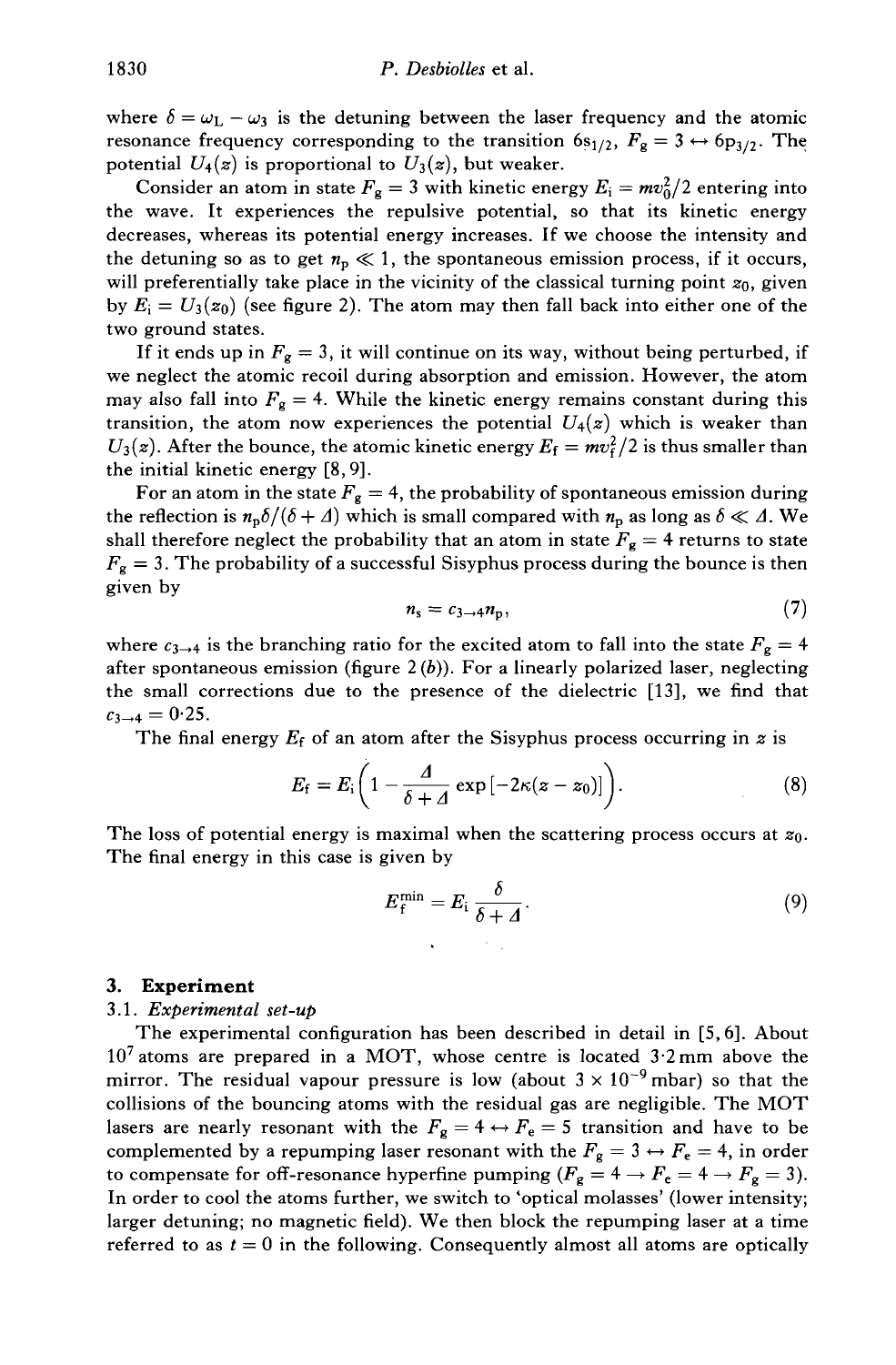

Figure 3. A fraction of ground state  $(F_g = 3)$  atoms bouncing on the mirror can undergo a Sisyphus transition towards  $F_g = 4$  in the evanescent wave. The energy loss results in a shorter arrival time in the probe beam.

pumped into the  $F_g = 3$  ground state in which they no longer interact with the light and fall under the influence of gravity. At  $t = 6$  ms, we also block the main lasers resonant with the  $F_g = 4 \leftrightarrow F_e = 5$  transition.

The atomic mirror is made of a fused silica prism with a concave spherical region polished into its top surface [4,6]. The evanescent wave is generated by total interna1 reflection of a 100 mW diode laser beam with an angle of incidence of 58° ( $\kappa^{-1} = 0.19 \,\text{\mu m}$ ). The beam waist on the mirror is about 400  $\mu$ m. At  $t = 30 \,\text{ms}$ the mirror laser is switched on for a period of 2ms using an acousto-optic modulator.

The Sisyphus transition occurs during this bounce and changes the velocity of the reflected atoms. In order to analyse the energy distribution of these atoms, we perform a time-of-flight (TOF) measurement starting at  $t = 43$  ms (figure 3). We record the absorption of a horizontal probe laser beam resonant with the  $F_g = 4 \leftrightarrow F_e = 5$  transition. The probe is centred 450 µm above the evanescent wave mirror. It grazes the plane dielectric surface, since the mirror is situated at the bottom of the concave region  $400 \mu m$  below this surface (figure 1). The probe has a horizontal width of  $4 \text{ mm}$  and a vertical width of  $200 \mu \text{m}$ , which limits the resolution of our TOF measurement to about 1 ms, given by the time that an atom spends in the probe. The probe may be mixed with a repumping beam  $F_g = 3 \leftrightarrow F_e = 4$ , so that we can choose between the detection of atoms either in  $F_g = 4$  or in both hyperfine states. We can therefore determine the proportion of atoms undergoing the Sisyphus transition.

#### 3.2. *Experimental results*

Figure 4 *(a)* gives a typical atomic TOF curve. It shows the probe absorption as a function of time *t*. The bouncing period for atoms in state  $F<sub>g</sub> = 3$ , which undergo a specular reflection, is 53 ms. These atoms cross the probe laser mixed with the repumping beam at  $t = 83$  ms. Atoms undergoing a Sisyphus transition lose energy during the reflection and leave the mirror at a lower velocity and with a shorter bouncing period. They arrive first at the detection laser and they give rise to a corresponding broad peak of low height, whose maximum is located around the arrival time  $t_{\text{Sis}} = 53 \text{ ms}$ . The signal was recorded using a mirror detuning of  $\delta = 2\pi \times 3000$  MHz and a repumping laser was introduced in the probe beam so that both ground-state hyperfine levels were detected.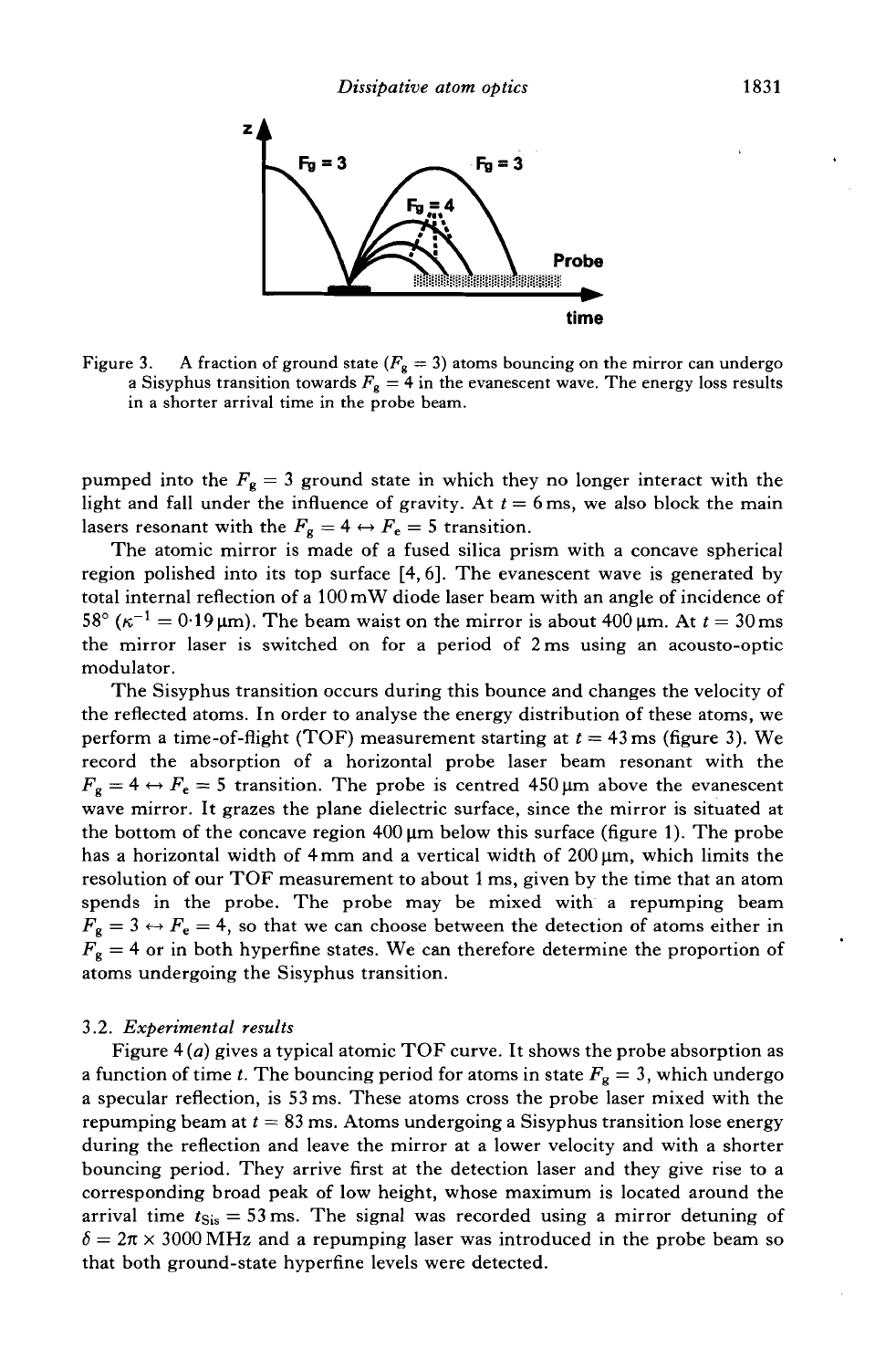

Figure 4. TOF curves: (*a*) atoms are released in  $F_g = 3$  above a mirror detuned to  $\delta/2\pi = 3$  GHz. The atoms are detected in both state  $F_g = 3$  and state  $F_g = 4$  using a probe beam including a repumping laser. The slowed atoms arrive first (peak centred at  $t_{\text{Sis}} = 53 \text{ ms}$ ) followed by the uncooled atoms (peak centred at  $t = 83 \text{ ms}$ ). (b) Same experiment without a repumping beam in the probe; only atoms in state  $F_g = 4$  are detected. (c) Same experiment with atoms released in state  $F_g = 4$ . No Sisyphus effect can occur in that case since the potential for  $F_g = 3$  is attractive.

In order to prove that this signal corresponds to atoms undergoing a Sisyphus process, we performed two additional experiments. First, we repeated the measurement detecting only atoms in the state  $F_g = 4$ , that is without a repumping laser. The result is presented in figure 4 *(b).* The peak previously detected at 83 ms, which corresponds to atoms in state  $F_g = 3$ , nearly disappears,<sup>†</sup> whereas the earlier observed signal is unchanged. The atoms corresponding to this broad peak maximum at  $t_{\text{Sis}}$  are thus in state  $F_g = 4$ . In the second experiment, atoms are dropped in state  $F_g = 4$ . The detuning 3000 MHz of the mirror beam is now related to the resonance  $F_g = 4 \leftrightarrow F_e = 5$ . As the energy difference between the two hyperfine levels is  $\Delta = 2\pi \times 9193 \text{ MHz}$ , the mirror beam is actually red detuned with respect to the transition  $F_g = 3 \leftrightarrow F_e = 2, 3, 4$ . The evanescent wave potential is now attractive for atoms in state  $F_g = 3$ , and no Sisyphus effect

t We attribute the small feature which remains visible around 83ms to atoms having bounced elastically in the evanescent wave and being transferred after the bounce to  $F_g = 4$ by the stray light scattered from the prism.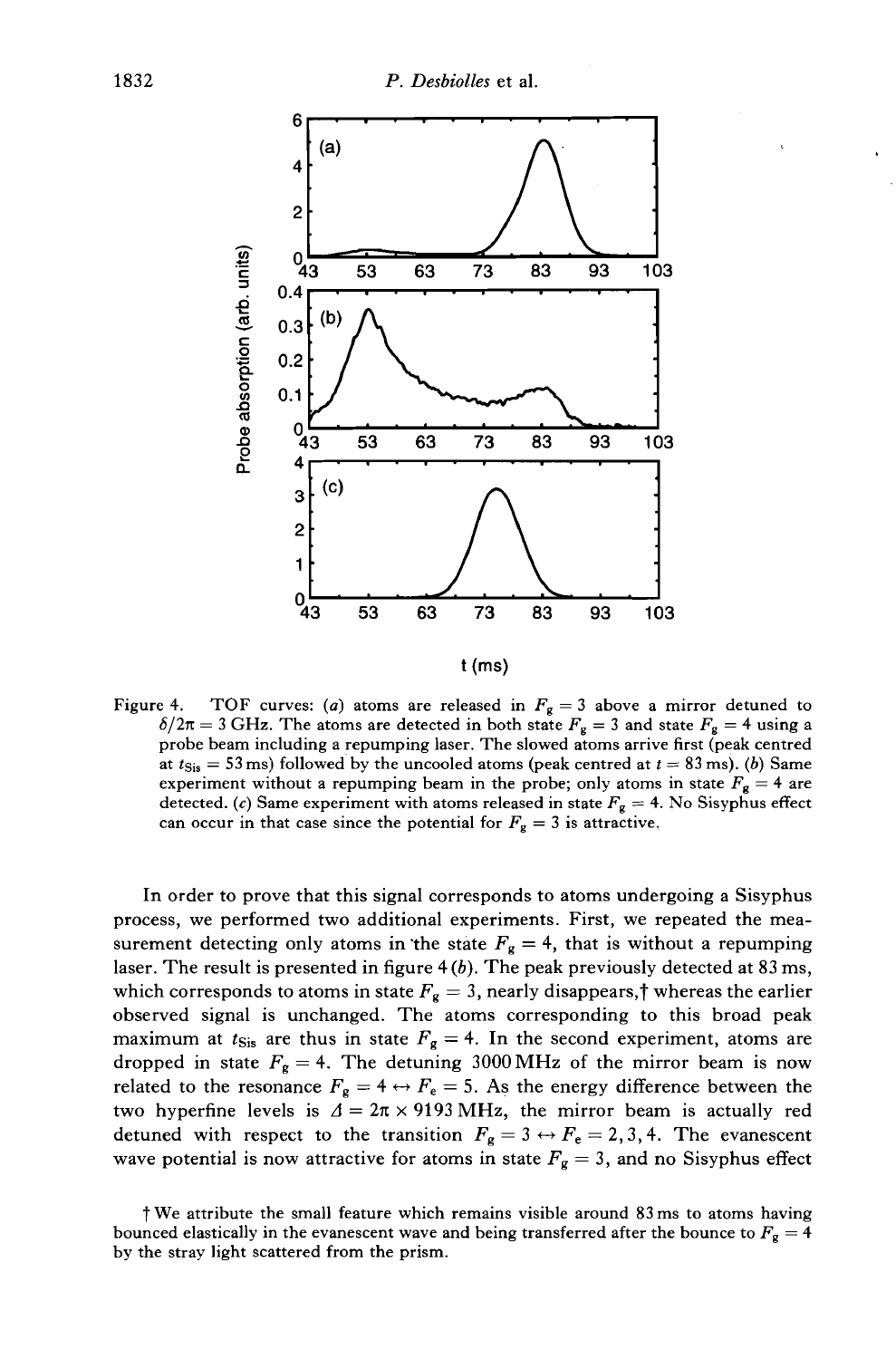

Figure 5. Peak arrival time in the probe  $t_{\text{Sis}}$  of the atoms having undergone a Sisyphus transition during the bounce: **(e),** experimental data; (- - - -), one-dimensional prediction deduced from equation (9).

can occur. The experimental result, shown in figure 4 *(c),* confirms this prediction since no signal is detected before the peak at **83** ms.

To gain more information on the Sisyphus process, the initial experiment is repeated for several mirror detunings  $\delta/2\pi$  ranging between 2 and 4.2 GHz. The upper value is imposed by the available laser intensity. Above this value, the number of reflected atoms is too small for the signal to be analysed in a reliable way. The lower value is a consequence of the curved shape of the atomic mirror. For  $\delta/2\pi < 2$  GHz, atoms which undergo a Sisyphus transition in the vicinity of the turning point  $z_0$  lose so much kinetic energy that they can no longer escape the  $400 \mu m$  concave half-sphere in the mirror. Consequently, they cannot be detected and the information about the real number of atoms in state  $F_g = 4$  is lost.

We show in figure 5 the variations with  $\delta$  in the time  $t_{\text{Sis}}$ , corresponding to the maximum of the signal due to the atoms having undergone a Sisyphus process during the bounce. These results are in good agreement with the simple predictions deduced from equation (9) which are plotted as a broken curve in figure 5. In [Il] we showed that the agreement between these experimental results and the theoretical predictions is still improved if one takes into account the van der Waals interaction between the bouncing atoms and the dielectric substrate. In [Il] we also determined from the experimental data the Sisyphus transition probability and we compared it with theoretical predictions. The agreement in this case is only qualitative, especially for large detunings where the measured Sisyphus rate exceeds the calculated rate by a factor of two.

#### **3.3.** *Long confinement times in the gravitational cavity*

The Sisyphus process described above leads to an important reduction in the atomic energy and a corresponding increase in the atomic de Broglie wavelength. The bouncing atoms, having been cooled, are less sensitive to defects of the atomic surface. The diffuse atomic reflection of atoms on a rough surface has been studied in detail in [14]. For a given value of the turning point  $z_0$ , the probability of a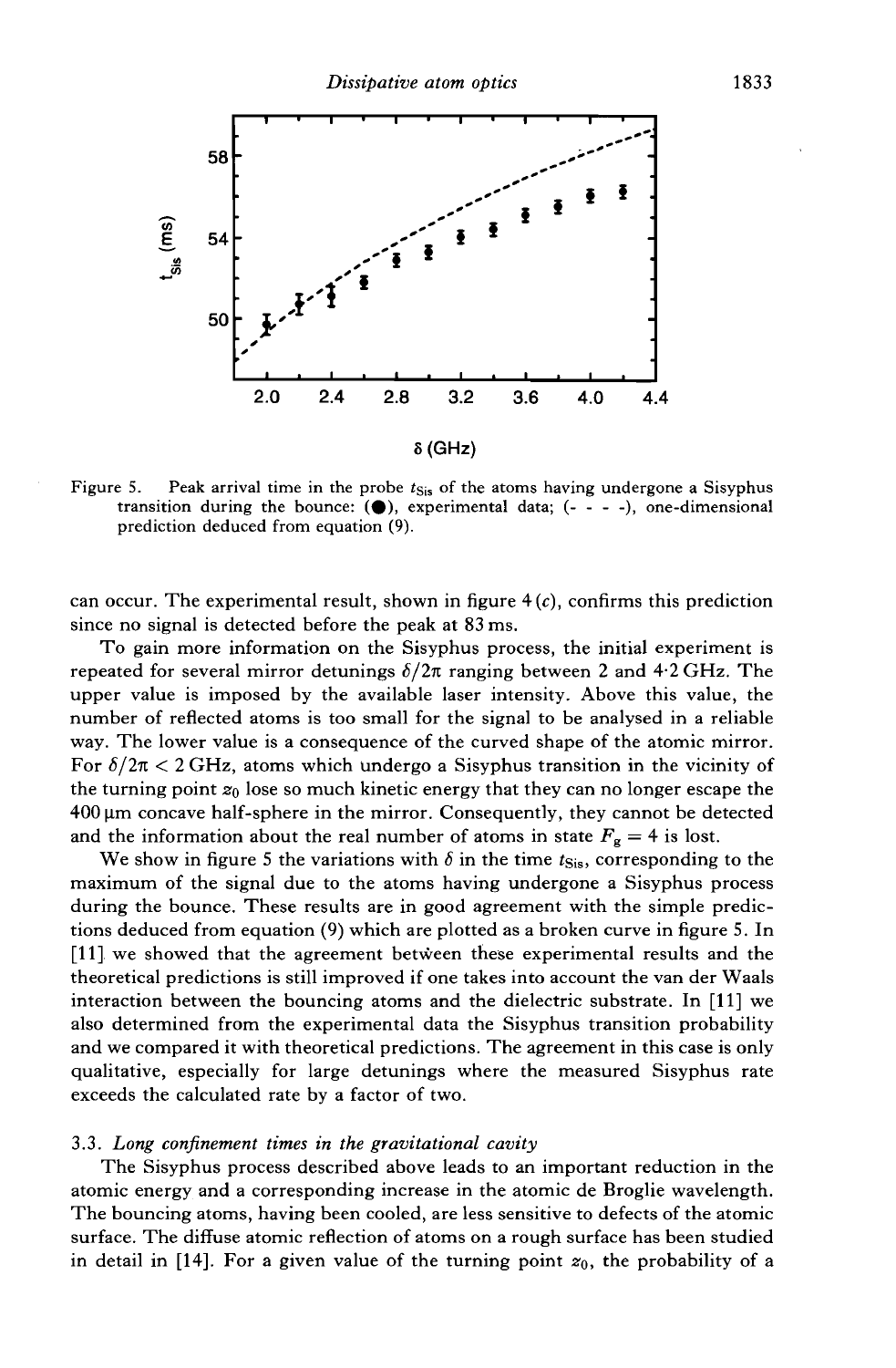

Figure 6. Number of detected atoms (logarithmic scale) as a function of the time spent in the gravitational cavity. The long-time-constant part of the curve corresponds to atoms having undergone a Sisyphus cooling process. The loss of those atoms is strongly reduced because of the decreases of firstly the heating due to spontaneous emission processes and secondly the escape rate due to surface roughness.

diffuse reflection varies linearly with the atomic kinetic energy. Since the Sisyphus cooling can reduce the atomic energy by an order of magnitude, we expect that a similar reduction should occur in the probability for a non-specular reflection of the atoms trapped in the gravitational cavity after such a cooling process. This will increase the confinement lifetime of atoms in the cavity. In addition, the detuning of the evanescent wave with respect to the relevant atomic transition after the bounce  $(F_g = 4 \leftrightarrow e)$  is larger than the detuning with respect to the  $F_g = 3 \leftrightarrow e$ transition, which reduces the rate for spontaneous emission processes and the corresponding losses due to the heating by photon recoil.

For a drop height of about 3 mm and without any Sisyphus cooling, the typical lifetime for the atoms is between 50 and 100ms, corresponding to a 40-60% loss per bounce [4]. This allows the observation of about ten bounces with a reasonable signal-to-noise ratio. With an experimental sequence similar to that described above, involving atoms dropped in the state  $F_g = 3$  and a Sisyphus cooling process with  $\delta = 0.75$  GHz, we have observed a spectacular increase of the confinement time. We have plotted in figure 6 the decrease in the number of atoms in the cavity as a function of time as measured by the fluorescence induced by the probe. The detection process is destructive so that each point in figure 6 corresponds to a new run of the experiment.

Two time constants are clearly visible in figure 6. Between O and 200ms the decrease occurs with the time constant of 50 ms. This is the usual decay time of the (uncooled) atoms in the  $F_g = 3$  state as they are scattered off the cavity by mirror defects and by the recoils due to spontaneous emission processes. After 200 ms the time constant for the decrease is much longer (640ms). We have checked that the atoms contributing to this part of the signal are in the state  $F_g = 4$ . This is clear evidence of an increase in lifetime due to the Sisyphus cooling process. Atoms could be observed after 2.5 s, which corresponds to 120 bounces for the coldest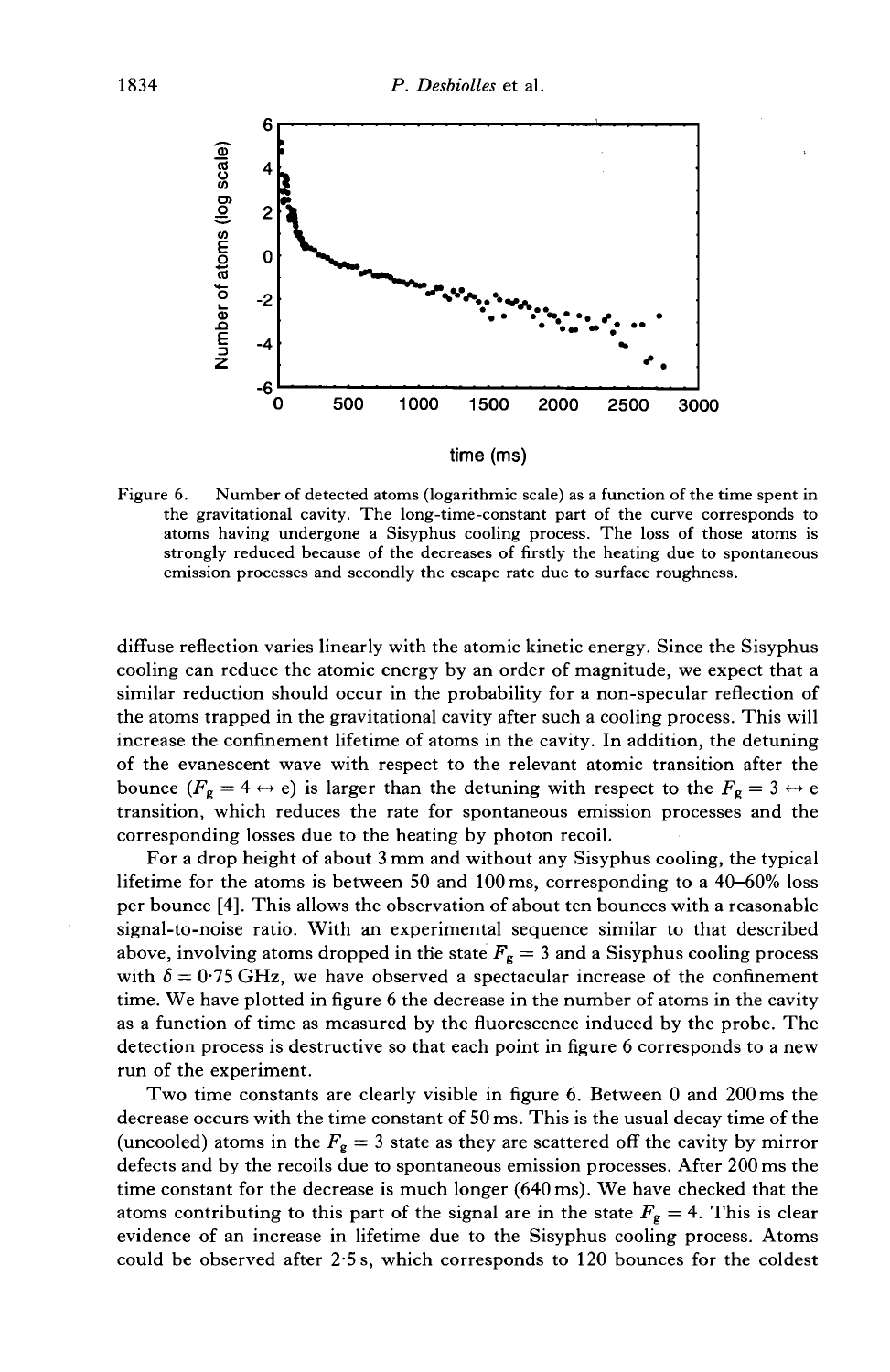detectable atoms, that is the atoms whose apex is just of the order of  $400 \mu m$  (see figure 1). Note that the transverse confinement in this cavity was provided not ohly by the curvature of the mirror, but also using a horizontal quadrupole magnetic field  $(dB/dx = -dB/dy = 15$  G cm<sup>-1</sup>) produced by four vertical wires.

# **4. Conclusion**

We have investigated an elementary step of Sisyphus cooling using caesium atoms bouncing on a mirror formed by an evanescent wave propagating at the surface of a dielectric prism. We have shown that the loss of energy measured experimentally is in good agreement with the theoretical predictions. We have also shown that the atoms having undergone a Sisyphus process can be stored in the gravitational cavity for times much longer than uncooled atoms.

This elementary Sisyphus process is a convenient tool for accumulating a large number of atoms in a restricted domain of space, therefore increasing the quantum degeneracy of the gas. As pointed out in [8] and [IO], the repetition of such processes, alternating with repumping phases transferring the atoms back to  $F_g = 3$ , should lead to an atomic gas with a kinetic energy of a few recoil energies  $\hbar^2 k^2/2m$  only, where  $\hbar k$  is the momentum of a single photon.

This Sisyphus process can also be used to populate efficiently the ground state of a potential confining the atoms in the vicinity of the dielectric prism, achieving thus a quasi-two-dimensional gas [15-171. This could provide an efficient way to prepare a two-dimensional gas with a high quantum degeneracy.

### **Acknowledgments**

We acknowledge stimulating discussions and general encouragement from the 1'Ecole Normale Supérieure laser cooling group. We thank A. Steane for help in the set-up of the experiment. M.A. acknowledges financial support by the Alexander von Humboldt Foundation. This work has been partially supported by Direction des Recherches Etudes et Techniques, CNRS, Collège de France, Direction de la Recherche et des études doctorales (DRED) and the Training and Mobility of Researchers (TMR) program of the European Community.

## **References**

- [l] COOK, **R.,** and HILL, **R.,** 1982, *Optics Commun.,* 43, 258.
- [2] BALYKIN, V. I., LETOKHOV, V. S., OVCHINNIKOV, Y. B.and SIDOROV, A. I., 1987, *JETP Lett.,* 45, 353; 1988, *Phys. Rev. Lett., 60,* 2137.
- [3] DOWLING, J. D., and GEA-BANACLOCHE, J., 1996, *Adv. ut. molec. opt. Phys.,* 37, 1.
- [4] AMINOFF, C. G., STEANE, A. M., BOUYER, P., DESBIOLLES, P., DALIBARD, J., and COHEN-TANNOUDJI, C., 1993, *Phys. Rev. Lett.,* 71, 3083.
- [5] ARNDT, M., SZRIFTGISER, P., DALIBARD, J., and STEANE, A., 1996, *Phys. Rev.* A, 53, 3369.
- [6] STEANE, A., SZRIFTGISER, P., DESBIOLLES, P., and DALIBARD, J., 1995, *Phys. Rev. Lett.,*  74, 4972.
- [7] SZRIFTGISER, P., GUERY-ODELIN, D., ARNDT, M., and DALIBARD, J., 1996, *Phys. Rev. Lett..* 77. 4.
- [8] HELMERSON; K., ROLSTON, S., GOLDNER, L.and PHILLIPS, W. D., 1992, *Workshop on Optics and Interferometry with Atoms,* Insel Reichenau, June 1992, poster, unpublished; 1993, *Proceedings of the Quantum Electronics and Laser Conference,*